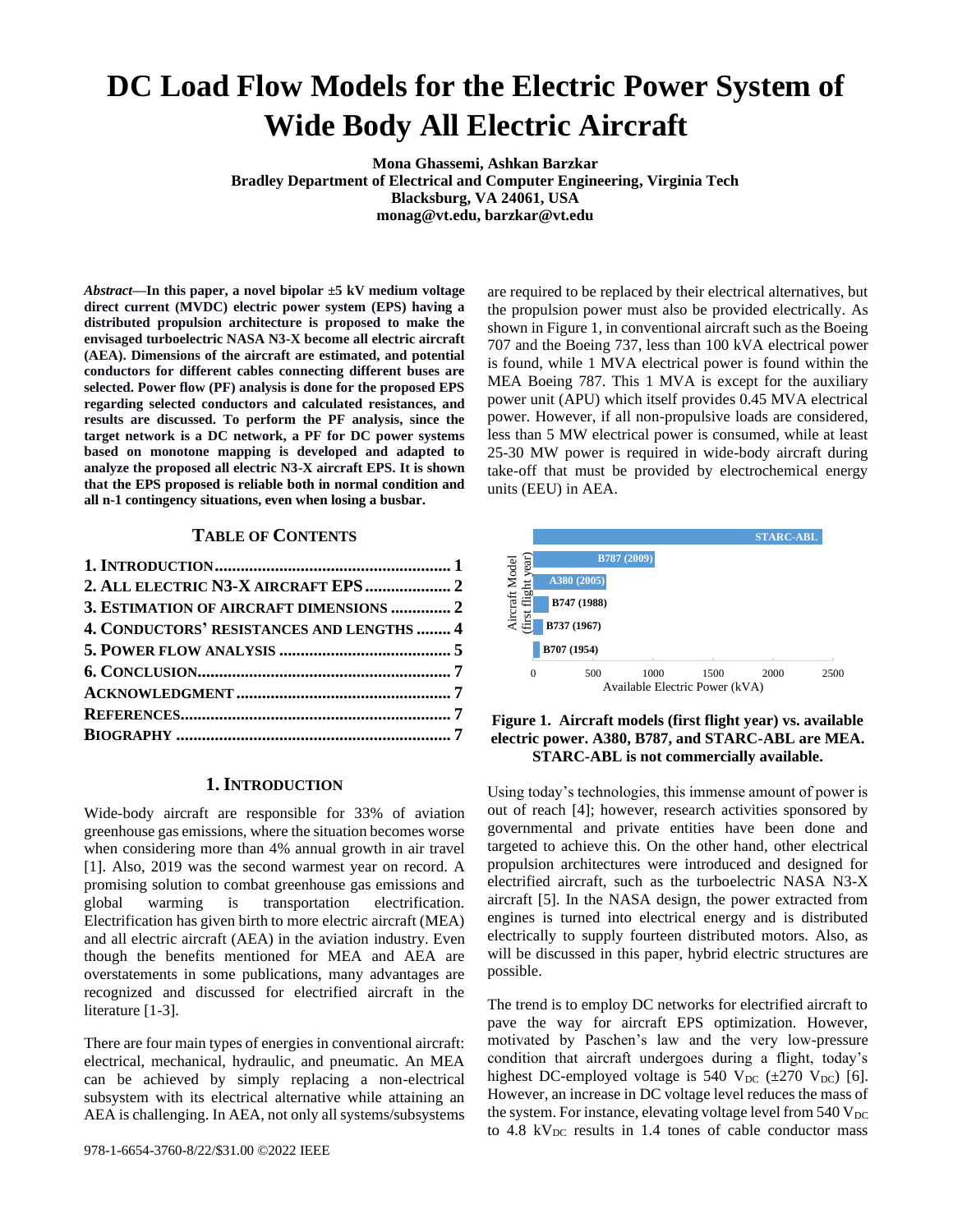saving for NASA STARC-ABL [7]; in addition, NASA proposed a  $\pm 2$  kV<sub>DC</sub> for N3-X aircraft [8]. Therefore, there is a clear trend toward MVDC networks in the aviation industry, and it is crucial to use higher voltage levels than that of today's usage to provide the required power for the aircraft propulsion system, especially during the take-off, where at least three times as much power as that in cruise phase is needed.

In this paper, based on the turboelectric N3-X aircraft, a novel architecture for the envisaged all electric N3-X EPS is proposed and discussed, aircraft dimensions are estimated, and potential conductors are selected for cables connecting different buses. In the proposed EPS, power is provided using four EEUs and distributed to fourteen motors through the designed MVDC bipolar ±5 kV distribution system to provide the 25 MW thrust power required for take-off. To analyze the proposed EPS architectures, power flow solvers for DC systems are needed. To this end, this paper develops an accurate methodology using the monotone mapping method for PF for DC power systems. Then, the model is used for the envisaged N3-X EPS aircraft to obtain the power flowing in the system under normal condition and during single contingencies. Finally, using DC power flow models developed, it is shown that the proposed DC EPS can meet requirements under normal condition and single contingencies.

This paper is organized as follows: in section 2, after discussing electrified propulsion architectures, all electric NASA N3-X aircraft EPS is proposed and discussed. In section 3, aircraft dimensions are estimated and discussed in detail. Section 4 aims to select conductors for cables connecting different buses. In the same section, cable lengths are also calculated based on estimated dimensions in section 3, and resistances of selected potential conductors are calculated accordingly. In section 5, the PF problem is formulated and, then, the monotone mapping technique is delineated and modified as the PF solver; and PF results are presented and discussed. Section 6 concludes the most important findings of this paper.

## **2. ALL ELECTRIC N3-X AIRCRAFT EPS**

With today's technologies, it is not possible to provide all power required in a wide-body AEA electrically using EEUs, including batteries, fuel cells (FC), and supercapacitors (SC). Therefore, other electrical propulsion architectures, namely turboelectric and hybrid electric, were introduced and desig-ned as well, and concepts such as NASA N3-X are enjoying these architectures. Possible electrical propulsion architectu-res are shown in Figure 2 [4, 6]. As shown in the figure, in a turboelectric architecture, the power extracted from engines is converted to electrical form and is distributed electrically to motors/fans to provide the required thrust power. Hybrid electric architecture can be either series or parallel, or a combination of both. In a series hybrid architecture, the power extracted from engines is utilized to charge EEUs and provide the thrust power, while in a parallel hybrid architecture, power from EEUs and engines are

mounted mechanically to drive motors/fans. In Figure 2, although batteries are considered as EEUs, FCs and SCs can also be found within EEU units. Finally, in an all electric propulsion architecture, engines are completely removed, and only EEUs are responsible for prov-iding power, and the power is indeed distributed electrically to motors/fans to provide the required thrust power.



**Figure 2. Possible electrical propulsion architectures [6]: (a) turboelectric, (b) series hybrid electric, (c) parallel hybrid electric, and (d) all electric.**

Figure 3 shows the all-electric NASA N3-X aircraft EPS proposed in this paper. In addition, Figure 4 shows the propulsion section with more detail. In this architecture, all required thrust power is provided by EEUs including batteries, FCs, and SCs, and distributed electrically to motors. A bipolar  $\pm 5$  kV<sub>DC</sub> is considered to supply motors, and a bipolar  $\pm 0.5$  kV<sub>DC</sub> is suggested to supply non-propulsive loads, such as a wing-ice protection system (WIPS). Also, a  $28$  V<sub>DC</sub> is considered to supply avionics as exactly as that in conventional aircraft and commercialized MEA such as the Boeing 747, the Airbus 380, and the Boeing 787.

The required electrical power in the all-electric N3-X aircraft for take-off is 25 MW which is provided by fourteen distributed fans; each has a capacity of 1.785 MW and is supplied with a voltage level of  $\pm$ 5 kV<sub>DC</sub>. The capacity of each EEU is considered 25/3=8.34 MW. The architecture shown in Figure 4 is reliable both in normal condition and all n-1 contingency situations even losing a busbar.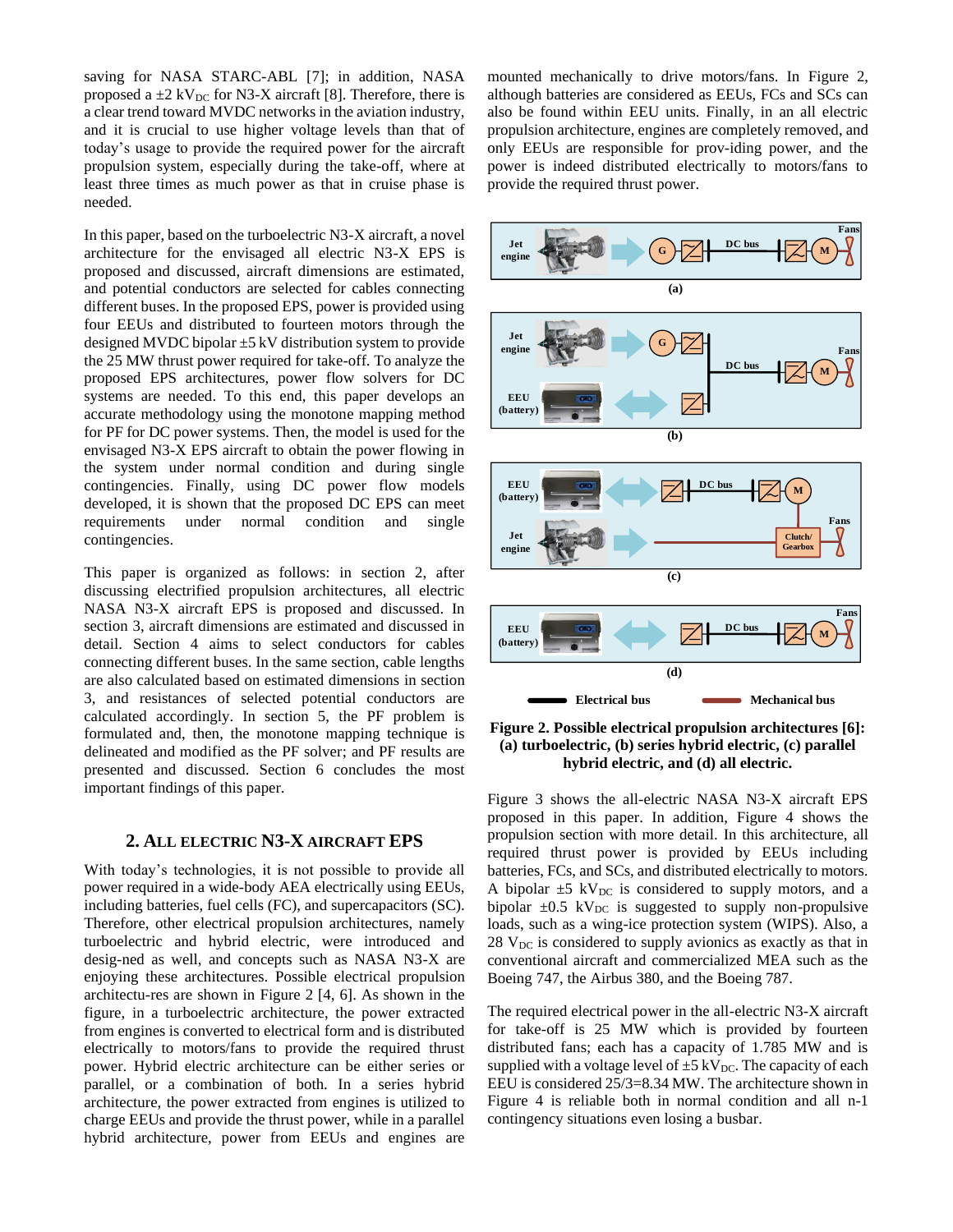

**Figure 3. Proposed all electric NASA N3-X aircraft EPS**



**Figure 4. Propulsion section architecture of the proposed all electric NASA N3-X aircraft EPS.**

# **3. ESTIMATION OF AIRCRAFT DIMENSIONS**

To the best of the authors' knowledge, there is no document in which NASA N3-X dimensions were presented. However, aircraft dimensions are needed to perform the PF analysis.

Using available information from previously designed concepts, this section aims to estimate the dimensions of allelectric N3-X aircraft. The complete estimated dimensions are illustrated in Figure 5. Note that both sides of the aircraft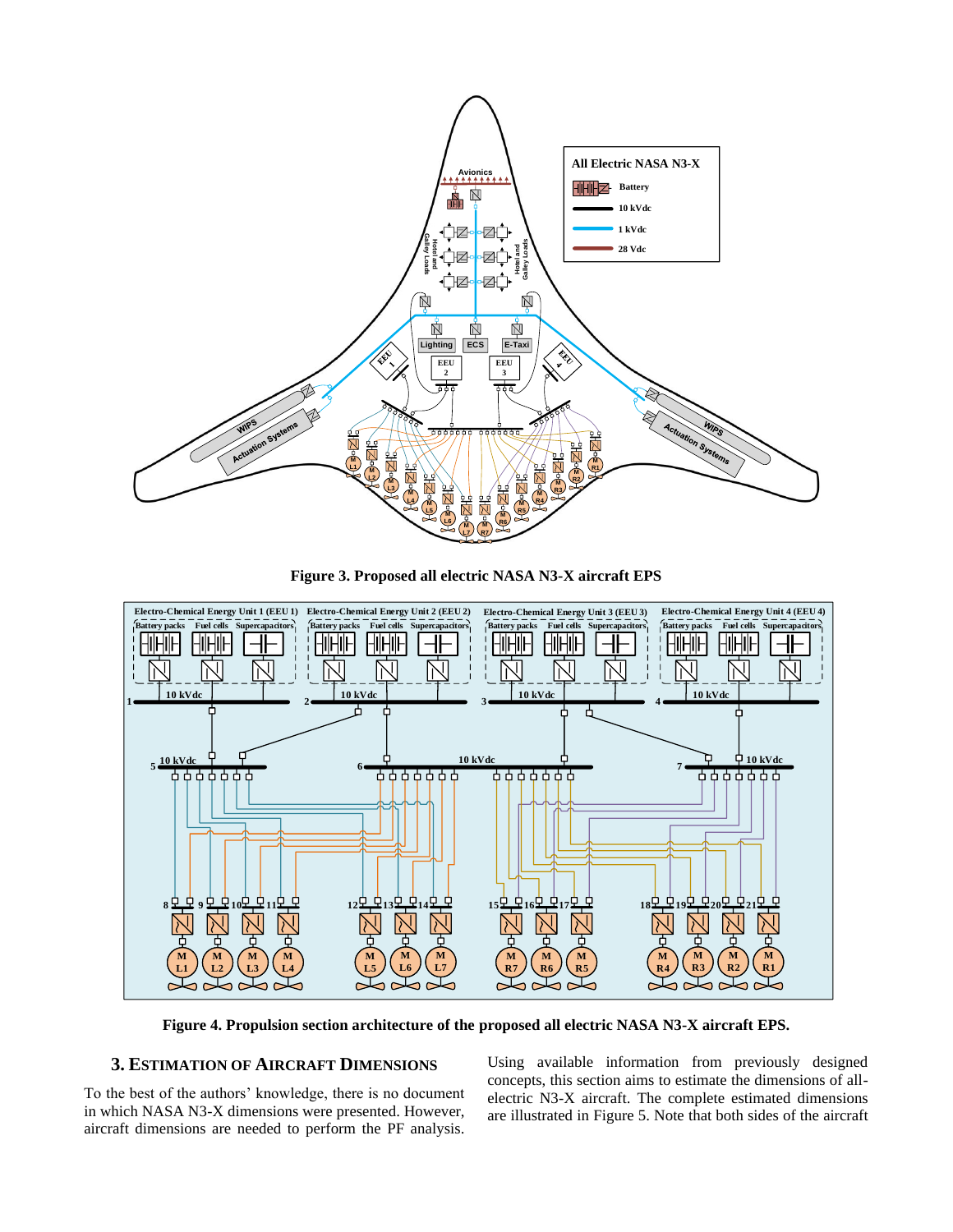

**Figure 5. The estimated dimensions of our proposed all electric NASA N3-X aircraft.** 

are considered identical, and if a number is indicated on one side, it applies to the other side of the aircraft as well.

Based on Cranfield AVD work [9], the aircraft's length, width, and height are inferred as follows: 64.92 m wing-towing, 41 m length, and 7 m height which is not indicated in Figure 5. Each wing's length is inferred to be 18.81 m, and the fuselage width is inferred to be 27.30 m. Wings' lengths and fuselage width are estimated using information presented in [10, 11] based on available information about the N+3 H1 study and SAX40 HWB design. The wing length to total wing-to-wing distance  $(wl/wwd)$  ratio is kept similar to [10] where  $wl/wwd = 0.287$ . Here, in the proposed N3-X AEA:

$$
wl/wwd = 18.81 m/(18.81 m + 27.30 m + 18.81 m)
$$
  
= 0.290

Also, to find different parts' lengths of the total length of the aircraft (41 m), available information on N2A and N2B concepts are used [12], where it is tried to keep the same proportional lengths. In [12] (p. 30), the total length of the N2A is 1614.1 inch and the tip-to-propulsion-system length to total length of the aircraft ratio is:

$$
(539.6 \text{ inch} + 232.5 \text{ inch}) / 1614.1 \text{ inch} = 0.48
$$

The same ratio is in our proposed all-electric N3-X aircraft:

$$
20.21\ m/41\ m=0.49
$$

In addition, the dimensions of each motor are inferred as precisely as that presented in [13]. Therefore, the length and width of each motor are inferred to be 4.45 m and 1.65 m, respectively. It is assumed that motors are not located on the wing; a 0.3 m distance between two adjacent motors is considered. Also, it is assumed that buses 5-7 are placed at one location at the center of wing-to-wing direction and at a distance of  $2/3 \times 20.79 = 13.86$  m from the bottom of the aircraft.

An H configuration, shown in Figure 4, is proposed for the main part of EPS. As seen in Figure 5, MR1 and ML1 are 4.45 m closer to the nose of aircraft than MR7 and ML7, and, as a result, motors are distributed with an angle of 20.82°.

# **4. CONDUCTORS' RESISTANCES AND LENGTHS**

In this section, resistances of cables connecting different buses are calculated. For cables connecting buses 5-7 to motors (buses 8-21), two final types of conductors are selected, and PF results for both conductors are presented. In selecting conductors, the ratio of  $M = I/(d \cdot w)$  is targeted to be maximized, where  $I$  is the cable ampacity,  $d$  is the outer diameter of the conductor, and  $w$  is the total weight of the conductor. Since the PF analysis is done for the steady-state during the take-off phase of the flight, each motor works at its full capacity and consumes 1.785 MW constant power at the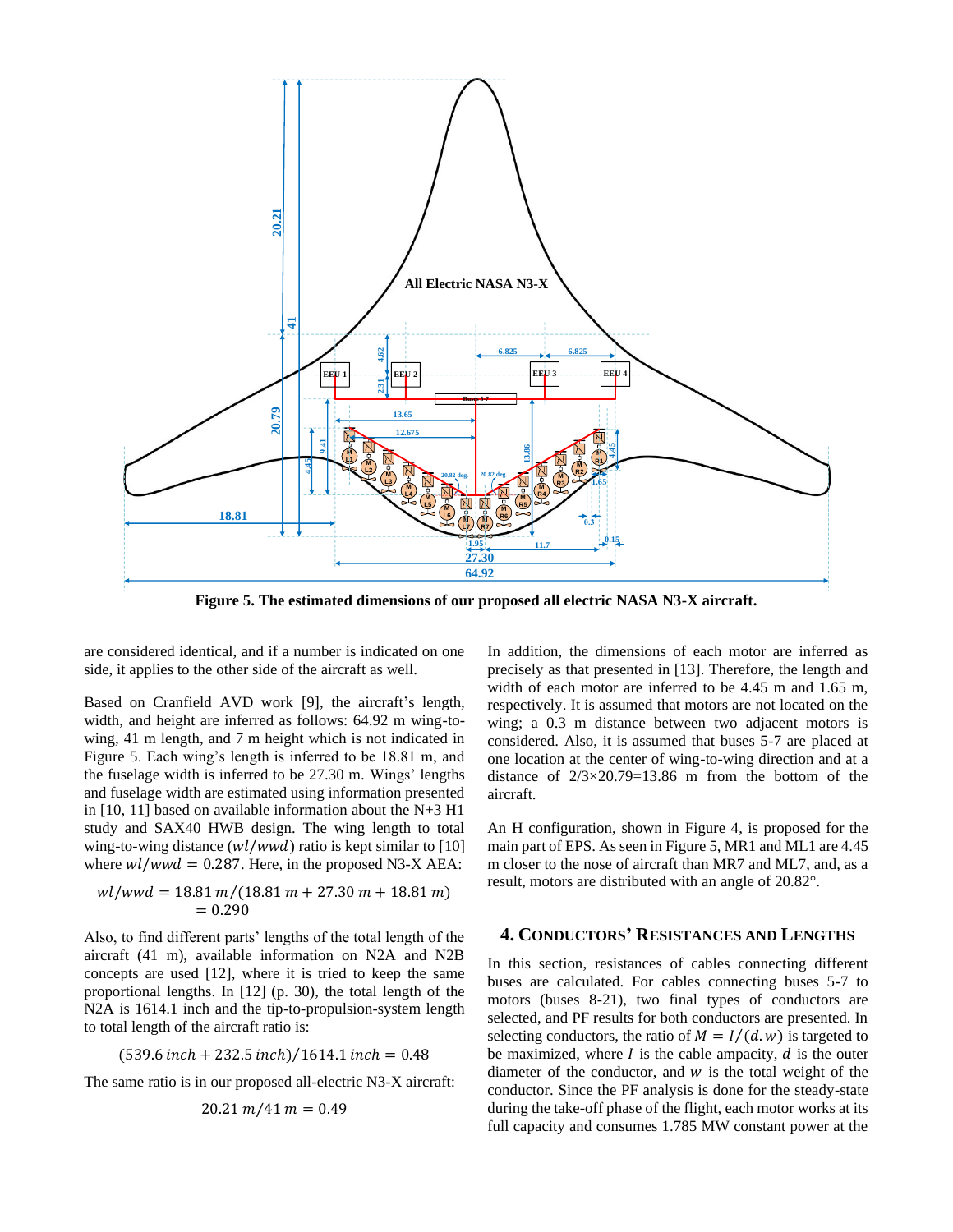voltage rating  $\sim \pm 5 \text{ kV}_{\text{DC}}$ . Therefore, the required ampacity for cables connecting motors to buses 5-7 is at least 178.5 A. Among different types of conductors in [14] in the ampacity range obtained above, all aluminum conductors (AAC) conductors lead to a higher amount for  $M$ . AAC Iris and AAC Pansy with ampacities of 185 A and 215 A, respectively, are considered for studies. Also, for cables connecting buses 1-4 to buses 5-7, our preliminary analysis shows that a maximum 1 kA ampacity is needed; thus, Helens/AAC/TW, a trapezoidal all-aluminum 1350 concentric-lay-stranded, with the ampacity of 1055 A is selected for the core conductor of the envisaged  $\pm$ 5 kVdc aircraft power cable. The reason to select an AAC/TW conductor is that this type of conductor enjoys the highest  $M$  ratio compared to other types of conductors. DC resistance of conductors calculated at 75°C was used for PF analysis.

For the H switchgear configuration proposed in Figure 4, the lengths of cables connecting different buses are indicated in Table 1. To make it clear and as an example, the cable length connecting bus 6 to bus 19 is calculated as below:

$$
9.41 + 1.95/2 + (4 \times 1.65 + 4 \times 0.3)/\cos(20.82^{\circ})
$$
  
= 18.7299 m

Note that 0.5 m is added to all estimated lengths, and the result is multiplied by 1.1 to cover different uncertainties. Therefore, 18.7299 m is not used to calculate the resistance of the cable connecting bus 6 and bus 19,  $(18.7299 \text{ m}+0.5$ m $\times$ 1.1=21.1529 m is used instead.

**Table 1. Lengths and resistances of cables** 

| from<br>(bus)  | to<br>(bus) | $(length+0.5)$<br>$\times$ 1.1 $(m)$ | Resistance<br>(Helens/Iris)<br>$(\times 10^{-3} \Omega)$ | Resistance<br>(Helens/Pansy)<br>$(\times 10^{-3} \Omega)$ |
|----------------|-------------|--------------------------------------|----------------------------------------------------------|-----------------------------------------------------------|
|                |             |                                      | Helens                                                   | Helens                                                    |
| 1              | 5           | 18.1060                              | 1.1027                                                   | 1.1027                                                    |
| $\frac{2}{3}$  | 5, 6        | 10.5985                              | 0.6454                                                   | 0.6454                                                    |
|                | 6, 7        | 10.5985                              | 0.6454                                                   | 0.6454                                                    |
| $\overline{4}$ | 7           | 18.1060                              | 1.1027                                                   | 1.1027                                                    |
|                |             |                                      | Iris                                                     | Pansy                                                     |
| 5, 6           | 8           | 25.7426                              | 26.7080                                                  | 21.2197                                                   |
| 5, 6           | 9           | 23.4477                              | 24.3270                                                  | 19.3279                                                   |
| 5, 6           | 10          | 21.1529                              | 21.9461                                                  | 17.4363                                                   |
| 5, 6           | 11          | 18.8581                              | 19.5652                                                  | 15.5447                                                   |
| 5, 6           | 12          | 16.5633                              | 17.1844                                                  | 13.6531                                                   |
| 5, 6           | 13          | 14.2683                              | 14.8034                                                  | 11.7614                                                   |
| 5, 6           | 14          | 11.9735                              | 12.4225                                                  | 9.8698                                                    |
| 6, 7           | 15          | 11.9735                              | 12.4225                                                  | 9.8698                                                    |
| 6, 7           | 16          | 14.2683                              | 14.8034                                                  | 11.7614                                                   |
| 6, 7           | 17          | 16.5633                              | 17.1844                                                  | 13.6531                                                   |
| 6, 7           | 18          | 18.8581                              | 19.5652                                                  | 15.5447                                                   |
| 6, 7           | 19          | 21.1529                              | 21.9461                                                  | 17.4363                                                   |
| 6, 7           | 20          | 23.4477                              | 24.3270                                                  | 19.3279                                                   |
| 6, 7           | 21          | 25.7426                              | 26.7080                                                  | 21.2197                                                   |

# **5. POWER FLOW ANALYSIS**

In this section, PF analysis is done for 1) combination of Helens/AAC/TW for cables connecting buses 1-4 to buses 5- 7 and AAC Iris for cables connecting buses 5-7 to buses 8-21, and for 2) Helens/AAC/TW for cables connecting buses 1-4 to buses 5-7 and AAC Pansy for cables connecting buses 5-7 to buses 8-21. Since the target network (all-electric N3-X aircraft EPS shown in Figs. 3 and 4) is a DC network, a PF method is needed for DC networks. The monotone mapping, which was also used in [15], is modified and employed here to solve the PF problem.

#### *PF Problem Formulation for DC Power Systems*

Let us introduce the graph  $G = (\mathcal{N}^+, \mathcal{L})$  with N nodes, where nodes  $(N^+ = \{1, ..., N\})$  represent buses and lines are represented by edges  $(L)$ . Also, voltage-controlled buses and load buses belong to subsets of  $\mathcal{N}^+$  and are  $\mathcal{V}$  and  $\mathcal{P} :=$  $\mathcal{N}^+ \backslash \mathcal{V}$ , respectively. This paper uses  $n_t$  to refer to all buses,  $n_V$  to refer to voltage-controlled buses, and  $n_L$  to refer to load buses. For  $n \in n_L$  with voltage  $v_n$ , current injected from the bus is presented as:

$$
i_n = -\frac{p_n^{cst}}{\nu_n} - i_n^{cst} - y_n^{cst}\nu_n \tag{1}
$$

where  $p_n^{cst}$  presents constant-power loads connected to the bus *n*, and  $i_n^{cst}$  and  $y_n^{cst}$  present constant-current and constantadmittance loads connected to the bus  $n$ , respectively.

Since it is assumed that the aircraft EPS is at steady-state during take-off phase of the flight, only constant-power loads are present and equation (1) can be rewritten as:

$$
i_n = -\frac{p_n^{cst}}{v_n} \tag{2}
$$

where  $p_n^{cst} < 0$  for generation and  $p_n^{cst} > 0$  for loads.

Using Kirchhoff's current law, we have:

$$
i_n = \sum_{k \in n_t} y_{nk} (v_n - v_k)
$$
 (3)

where  $y_{nk}$  is the admittance between buses  $n$  and  $k$  if they are directly connected.

By defining  $y_n$  and  $k_n$  as:

$$
y_n = \sum_{k \in n_t} y_{nk} \tag{4}
$$

$$
k_n = \sum_{k \in n_V} y_{nk} v_k \tag{5}
$$

and combining equations  $(2)$  and  $(3)$  and multiplying the result by  $v_n$ , it gives:

$$
k_n v_n^2 = \sum_{k \in n_L} y_{nk} v_n v_k + k_n v_n - p_n^{cst} \tag{6}
$$

Equation (6) is the general form of the PF problem in this paper and should be solved.

#### *Monotone mapping solver*

By defining  $u_n = v_n^2$  and applying it to equation (6) it gives:

$$
u_n = \sum_{k \in n_L} \frac{y_{nk}}{y_n} \sqrt{u_n u_k} + \frac{k_n}{y_n} \sqrt{u_n} - \frac{p_n^{cst}}{y_n}
$$
(7)

Equation (7) is solved by defining the  $n_L$ -length vector  $\boldsymbol{u}$  and the mapping f, where  $u = f(u)$  and entries of f are as below: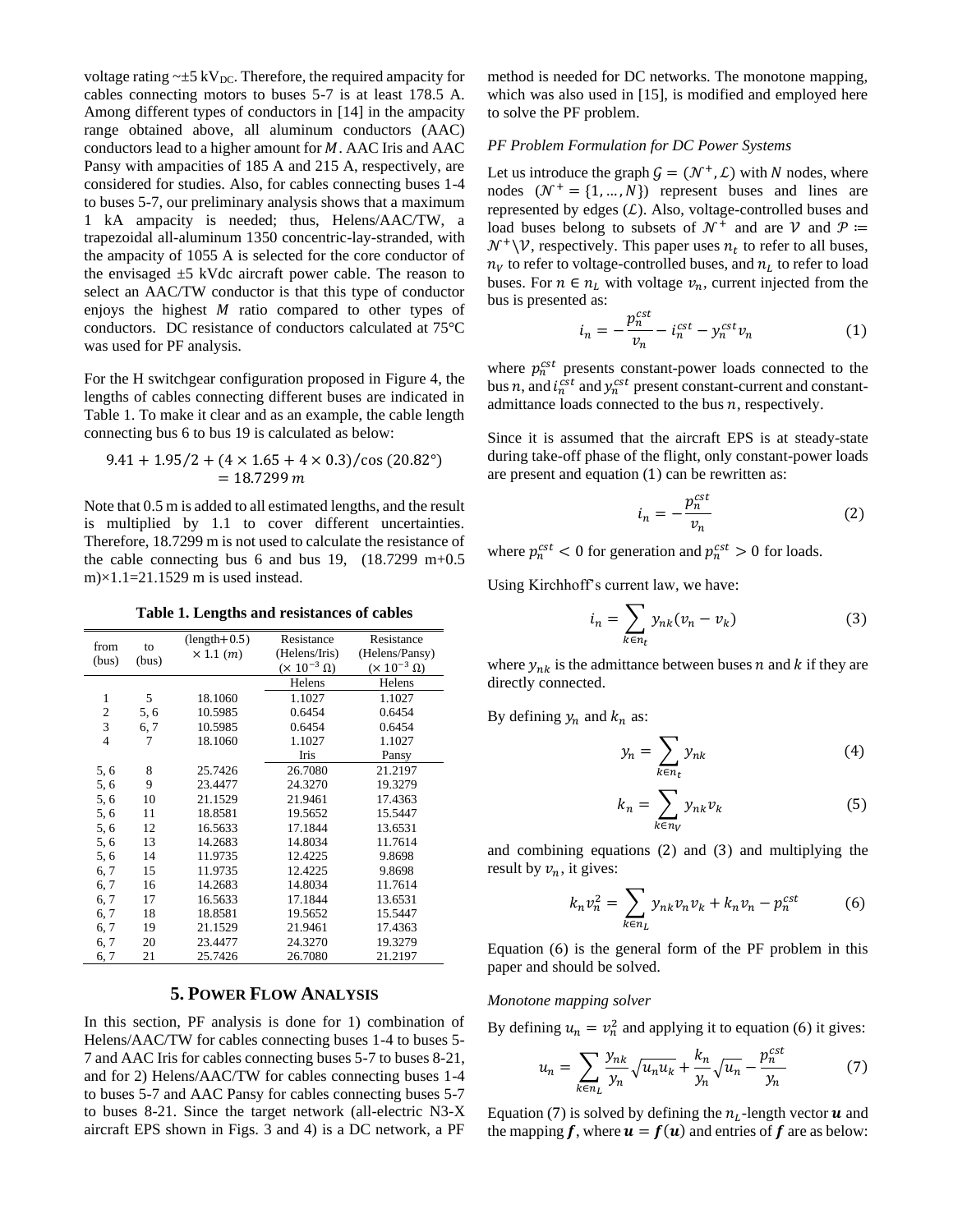$$
f_n(\boldsymbol{u}) = \sum_{k \in n_L} \frac{y_{nk}}{y_n} \sqrt{u_n u_k} + \frac{k_n}{y_n} \sqrt{u_n} - \frac{p_n^{cst}}{y_n}
$$
(8)

Therefore, the PF problem translates into solving iterations of

$$
\boldsymbol{u}^{t+1} = \boldsymbol{f}(\boldsymbol{u}^t) \tag{9}
$$

One may wonder whether this iteration converges to the solution. If we define u and  $\overline{u}$  as the minimum and the maximum values of  $u$ , since there is no constant-current component in the system shown in Figure 4 (and, as a result, for  $\forall n \in n_L$  we get  $i_n^{cst} = 0$ ), equation (10) is surely satisfied for  $\forall n \in n_L$ :

$$
i_n^{cst} \le \frac{\underline{u}}{\sqrt{2\overline{u} - \underline{u}}} y_n \tag{10}
$$

Also, there is no constant-admittance component in the system shown in Figure 4 (and, as a result, for  $\forall n \in n_L$  we get  $y_n^{cst} = 0$ ); also,  $p_n^{cst} \ge 0$  for all  $n \in n_L$ . Therefore, the equation (11) is surely satisfied for  $\forall n \in n_L$ :

$$
\overline{u}y_n^{cst} + \sqrt{\overline{u}}\overline{u}_n^{cst} + p_n^{cst} \ge 0 \tag{11}
$$

Since both equations (10) and (11) are satisfied for the all electric N3-X aircraft EPS, the solution resulted from iterations in equation (9) would converge to a solution [15].

#### *PF results*

Using the PF solver explained in this section, PF problem for the envisaged all electric N3-X aircraft EPS is solved and results for Helens/AAC/TW accompanied by AAC Iris and AAC Pansy conductors are presented and discussed. The aircraft EPS is assumed at steady-state during take-off, where each motor consumes 1.785 MW constant power. The EPS can sustain the flow of power in normal condition and all n-1 contingency situations.

PF analysis results for all electric N3-X aircraft are presented in Tables 2-9. Tables 2 and 3 show PF results in normal condition for Helens/AAC/TW and AAC Iris conductor; PF results in normal condition for Helens/AAC/TW and AAC Pansy are shown in Tables 4 and 5; PF results for Helens/AAC/TW and AAC Iris in case of losing of bus 6 (as an example of losing a busbar) are presented in Tables 6 and 7; and PF results for Helens/AAC/TW and AAC Pansy in case of losing of bus 6 are presented in Tables 8 and 9. As seen from the Tables, the flow of power is sustained to all motors both in normal condition and the considered faulty situation without overloading cables and unacceptable voltage drops. AAC Pansy shows more satisfactory PF results compared to AAC Iris. However, AAC Iris has superiority in terms of outer diameter and weight and enjoys the highest  $M$  ratio. Therefore, as long as the thermal limit of cables is taken for granted, AAC Iris would be the choice.

**Table 2. PF results in normal condition (Helens/Iris)**

| bus no. | 1,2,3,4 |        |        |        | 8      |        |
|---------|---------|--------|--------|--------|--------|--------|
| V (kV)  | 5.0000  | 4.9999 | 4.9998 | 4.9999 | 4.9986 | 4.9988 |
| bus no. | 10      |        |        | 13     | 14     |        |
| V (kV)  | 4.9989  | 4.9990 | 4.9991 | 4.9992 | 4.9993 | 4.9993 |
| bus no. | 16      |        | 18     | 19     | 20     | 21     |
| (kV)    | 4.9992  | 4.9991 | 4.9990 | 4.9989 | 4.9988 | 4.9986 |

**Table 3. PF results in normal condition (Helens/Iris)**

| bus no.      |    |               | bus no. |    |               |
|--------------|----|---------------|---------|----|---------------|
| from         | to | Current $(A)$ | from    | to | Current $(A)$ |
| 1            | 5  | 239.46        | 6       | 12 | 85.66         |
| 2            | 5  | 409.08        | 6       | 13 | 85.08         |
| $\mathbf{2}$ | 6  | 601.22        | 6       | 14 | 84.27         |
| 3            | 6  | 601.22        | 6       | 15 | 84.27         |
| 3            | 7  | 409.08        | 6       | 16 | 85.08         |
| 4            | 7  | 239.46        | 6       | 17 | 85.66         |
| 5            | 8  | 91.60         | 6       | 18 | 86.10         |
| 5            | 9  | 91.82         | 6       | 19 | 86.44         |
| 5            | 10 | 92.10         | 6       | 20 | 86.72         |
| 5            | 11 | 92.44         | 6       | 21 | 86.95         |
| 5            | 12 | 92.88         | 7       | 15 | 94.25         |
| 5            | 13 | 93.45         | 7       | 16 | 93.45         |
| 5            | 14 | 94.25         | 7       | 17 | 92.88         |
| 6            | 8  | 86.95         | 7       | 18 | 92.44         |
| 6            | 9  | 86.72         | 7       | 19 | 92.10         |
| 6            | 10 | 86.44         | 7       | 20 | 91.82         |
| 6            | 11 | 86.10         |         | 21 | 91.60         |

**Table 4. PF results when bus 6 is lost (Helens/Iris)**

| 1,2,3,4<br>bus no.<br>6                                  |        |
|----------------------------------------------------------|--------|
| 5.0000<br>V (kV)<br>4.9997<br>4.9974<br>4.9997<br>-      | 4.9976 |
| 12<br>13<br>10<br>14<br>bus no.                          | 15     |
| 4.9982<br>4.9980<br>4.9978<br>4.9984<br>4.9986<br>V (kV) | 4.9986 |
| 18<br>19<br>20<br>16<br>bus no.                          | 21     |
| 4.9980<br>4.9982<br>V (kV)<br>4.9978<br>4.9984<br>4.9976 | 4.9974 |

**Table 5. PF results when bus 6 is lost (Helens/Iris)**

| bus no.        |    | Current $(A)$ | bus no. |    | Current $(A)$ |  |
|----------------|----|---------------|---------|----|---------------|--|
| from           | to |               | from    | to |               |  |
| 1              | 5  | 461.53        | 6       | 12 |               |  |
| 2              | 5  | 788.47        | 6       | 13 |               |  |
| $\mathfrak{2}$ | 6  |               | 6       | 14 |               |  |
| 3              | 6  |               | 6       | 15 |               |  |
| 3              | 7  | 788.47        | 6       | 16 |               |  |
| $\overline{4}$ | 7  | 461.53        | 6       | 17 |               |  |
| 5              | 8  | 178.59        | 6       | 18 |               |  |
| 5              | 9  | 178.59        | 6       | 19 |               |  |
| 5              | 10 | 178.58        | 6       | 20 |               |  |
| 5              | 11 | 178.57        | 6       | 21 |               |  |
| 5              | 12 | 178.56        | 7       | 15 | 178.55        |  |
| 5              | 13 | 178.56        | 7       | 16 | 178.56        |  |
| 5              | 14 | 178.55        | 7       | 17 | 178.56        |  |
| 6              | 8  |               | 7       | 18 | 178.57        |  |
| 6              | 9  |               | 7       | 19 | 178.58        |  |
| 6              | 10 |               | 7       | 20 | 178.59        |  |
| 6              | 11 |               |         | 21 | 178.59        |  |

**Table 6. PF results in normal condition (Helens/Pansy)**

| bus no. | 1,2,3,4 |        |           |        |        |        |
|---------|---------|--------|-----------|--------|--------|--------|
| V (kV)  | 5.0000  | 4.9999 | 4.9998    | 4.9999 | 4.9989 | 4.9990 |
| bus no. | 10      |        |           | 13     | 14     | 15     |
| V (kV)  | 4.9991  | 4.9991 | 4.9992    | 4.9993 | 4.9994 | 4.9994 |
| bus no. | 16      |        | 18        | 19     | 20     | 21     |
| (kV)    | 4.9993  | 4.9992 | 4 9 9 9 1 | 4.9991 | 4.9990 | 4.9989 |

**Table 7. PF results in normal condition (Helens/Pansy)**

| bus no. |    |               | bus no. |    |               |
|---------|----|---------------|---------|----|---------------|
| from    | to | Current $(A)$ | from    | to | Current $(A)$ |
|         | 5  | 241.25        | 6       | 12 | 84.91         |
| 2       | 5  | 412.14        | 6       | 13 | 84.21         |
| 2       | 6  | 596.32        | 6       | 14 | 83.24         |
| 3       | 6  | 596.32        | 6       | 15 | 83.24         |
| 3       | 7  | 412.14        | 6       | 16 | 84.21         |
| 4       | 7  | 241.25        | 6       | 17 | 84.91         |
| 5       | 8  | 92.07         | 6       | 18 | 85.44         |
| 5       | 9  | 92.34         | 6       | 19 | 85.86         |
| 5       | 10 | 92.68         | 6       | 20 | 86.19         |
| 5       |    | 93.09         | 6       | 21 | 86.47         |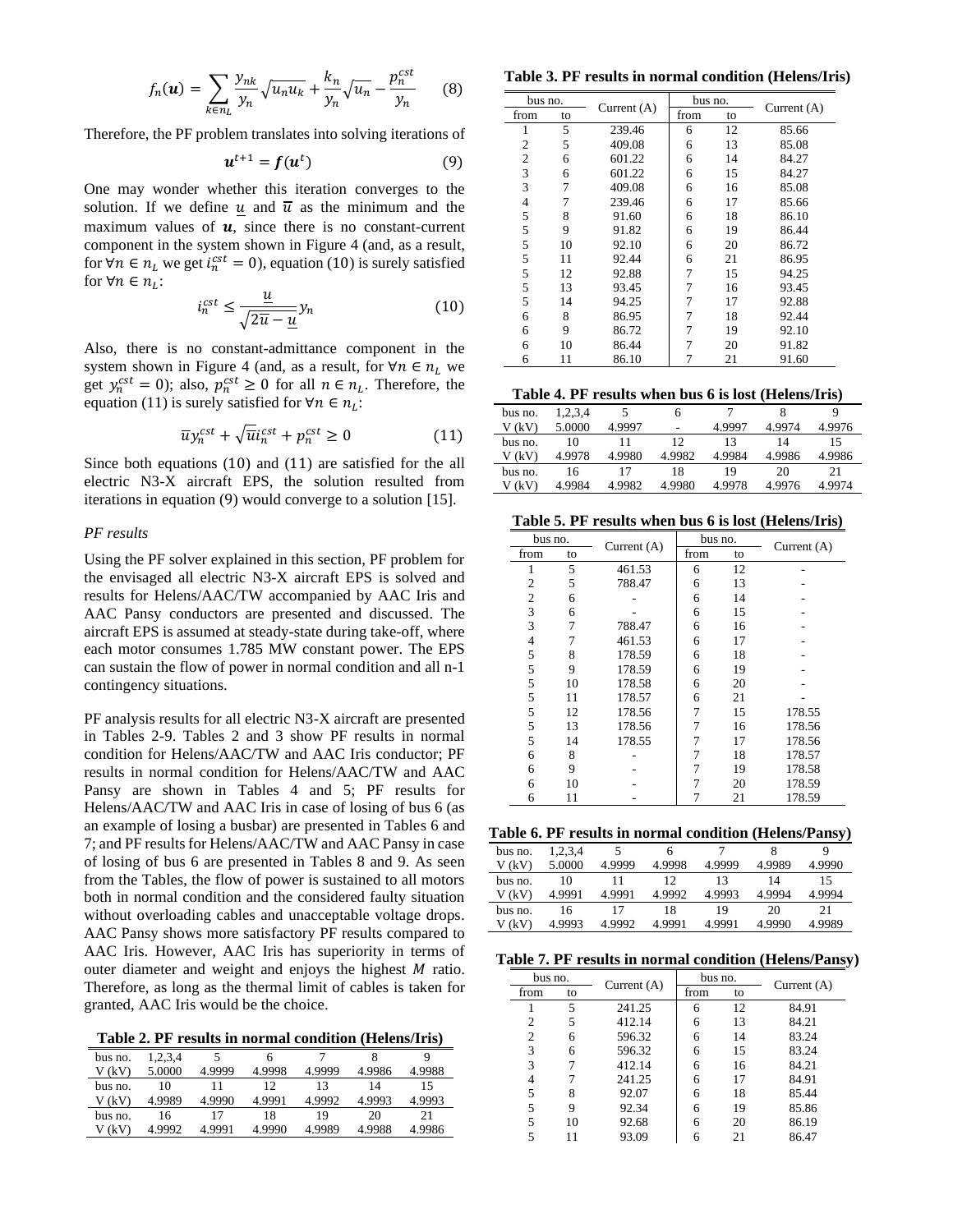| 5 | 12 | 93.62 | 15 | 95.28 |
|---|----|-------|----|-------|
| 5 | 13 | 94.32 | 16 | 94.32 |
| 5 | 14 | 95.28 | 17 | 93.62 |
| 6 | 8  | 86.47 | 18 | 93.09 |
| 6 | 9  | 86.19 | 19 | 92.68 |
| 6 | 10 | 85.86 | 20 | 92.34 |
| h | 11 | 85.44 | 21 | 92.07 |

**Table 8. PF results when bus 6 is lost (Helens/Pansy)**

| bus no. | 1,2,3,4 |        | n      |        |        |        |
|---------|---------|--------|--------|--------|--------|--------|
| V (kV)  | 5.0000  | 4.9997 | -      | 4.9997 | 4.9979 | 4.9980 |
| bus no. | 10      |        | 12     | 13     | 14     | 15     |
| V (kV)  | 4.9982  | 4.9984 | 4.9985 | 4.9987 | 4.9989 | 4.9989 |
| bus no. | 16      |        | 18     | 19     | 20     | 21     |
| V (kV)  | 4.9987  | 4.9985 | 4.9984 | 4.9982 | 4.9980 | 4.9979 |

**Table 9. PF results when bus 6 is lost (Helens/Pansy)**

| bus no.        |    |               | bus no. |    |               |
|----------------|----|---------------|---------|----|---------------|
| from           | to | Current $(A)$ | from    | to | Current $(A)$ |
| 1              | 5  | 461.50        | 6       | 12 |               |
| $\mathfrak{2}$ | 5  | 788.41        | 6       | 13 |               |
| $\overline{c}$ | 6  |               | 6       | 14 |               |
| 3              | 6  |               | 6       | 15 |               |
| 3              | 7  | 788.41        | 6       | 16 |               |
| $\overline{4}$ | 7  | 461.50        | 6       | 17 |               |
| 5              | 8  | 178.58        | 6       | 18 |               |
| 5              | 9  | 178.57        | 6       | 19 |               |
| 5              | 10 | 178.56        | 6       | 20 |               |
| 5              | 11 | 178.56        | 6       | 21 |               |
| 5              | 12 | 178.55        | 7       | 15 | 178.54        |
| 5              | 13 | 178.55        | 7       | 16 | 178.55        |
| 5              | 14 | 178.54        | 7       | 17 | 178.55        |
| 6              | 8  |               | 7       | 18 | 178.56        |
| 6              | 9  |               | 7       | 19 | 178.56        |
| 6              | 10 |               | 7       | 20 | 178.57        |
| 6              | 11 |               |         | 21 | 178.58        |

In this paper, PF analysis was done by considering all EEU buses as voltage-controlled buses and, equivalently, variable power generators. Indeed, this assumption resulted in the least loss of power, which was 4.28 kW. For this assumption, the generated power of EEU1-4 was ~2.4 MW, 10 MW, 10 MW, and 2.4 MW, respectively, under normal conditions for the Helens/Pansy conductors described above. Therefore, we should consider different capacities for EEUs. Another paper [16] assumed that buses 2 and 3 were constant power generators. EEU2 and EEU3 are sized to have a capacity of  $\sim$ 8.3 MW (25 MW/3). EEU2 and EEU3 were set to work at 80% of their capacity (6.664 MW) as long as all EEUs supplied the EPS. Also, EEU2 and EEU3 were assumed to work at 100% of their capacity (8.3 MW) if a failure led to losing an EEU. Since the architecture is split into two separate architectures when bus 6 is lost, bus 1 and bus 4 are both considered voltage-controlled buses. Therefore, buses 1 and 4 both provide the power loss in the EPS, and if, for example, EEU1 fails, bus 4 would work as the only voltage-controlled bus and provide the power loss, and vice versa. Besides the EPS architecture presented in this paper, Figure 4, two other EPS architectures for all-electric N3-X aircraft were also introduced in [17]. A comprehensive study of the studies presented in this paper and [16, 17] was presented in [18].

## **6. CONCLUSION**

In this paper, the NASA turboelectric aircraft is fully electrified, and a new switchgear configuration for the envisaged all electric N3-X aircraft EPS is proposed and analyzed. In the proposed EPS architecture, 25 MW electrical power required during take-off is provided using four electrochemical energy units (EEU), including batteries, fuel cells (FC), and supercapacitors (SC); and distributed through a ±5 kV H switchgear configuration to fourteen distributed motors, each of which has the capacity of 1.785 MW. Helens/AAC/TW conductor is selected for cables connecting EEUs to busbars, and authors conclude that cables connecting motors to busbars should be either AAC Iris or AAC Pansy. A PF solver for DC power systems based on monotone mapping is developed. PF results for the take-off phase which needs the most loads show that the designed EPS can sustain the flow of power both in normal condition as well as all n-1 contingency situations.

## **ACKNOWLEDGMENT**

The work presented herein was funded in part by the Advanced Research Projects Agency-Energy (ARPA-E), U.S. Department of Energy, under Award Number DE-AR0001465. The views and opinions of authors expressed herein do not necessarily state or reflect those of the United States Government or any agency thereof.

#### **REFERENCES**

- [1] P. J. Ansell and K. S. Haran, "Electrified airplanes: A path to zero-emission air travel," *IEEE Electrific. Mag.,*  vol. 8, no. 2, pp. 18-26, 2020.
- [2] A. Barzkar and M. Ghassemi, "Electric power systems in more and all electric aircraft: A review," *IEEE Access,* vol. 8, pp. 169314-169332, 2020.
- [3] B. Sarlioglu and C. T. Morris, "More electric aircraft: Review, challenges, and opportunities for commercial transport aircraft," *IEEE Trans. Transport. Electrific.,*  vol. 1, no. 1, pp. 54-64, 2015.
- [4] *Commercial aircraft propulsion and energy systems research: Reducing global carbon emissions*. National Academies Press, 2016.
- [5] M. J. Armstrong *et al.*, "Architecture, voltage and components for a turboelectric distributed propulsion electric grid," *NASA Technol. Report Server (NTRS),*  2015.
- [6] A. Barzkar and M. Ghassemi, "Components of electric power systems in more and all electric aircraft: A review identifying challenges and future research needs," submitted, 2021.
- [7] R. Jansen, C. Bowman, and A. Jankovsky, "Sizing power components of an electrically driven tail cone thruster and a range extender," in *16th AIAA Aviation Technol. Integ. Ops. Conf.*, 2016, p. 3766.
- [8] M. J. Armstrong, C. A. Ross, M. J. Blackwelder, and K. Rajashekara, "Trade studies for NASA N3-X